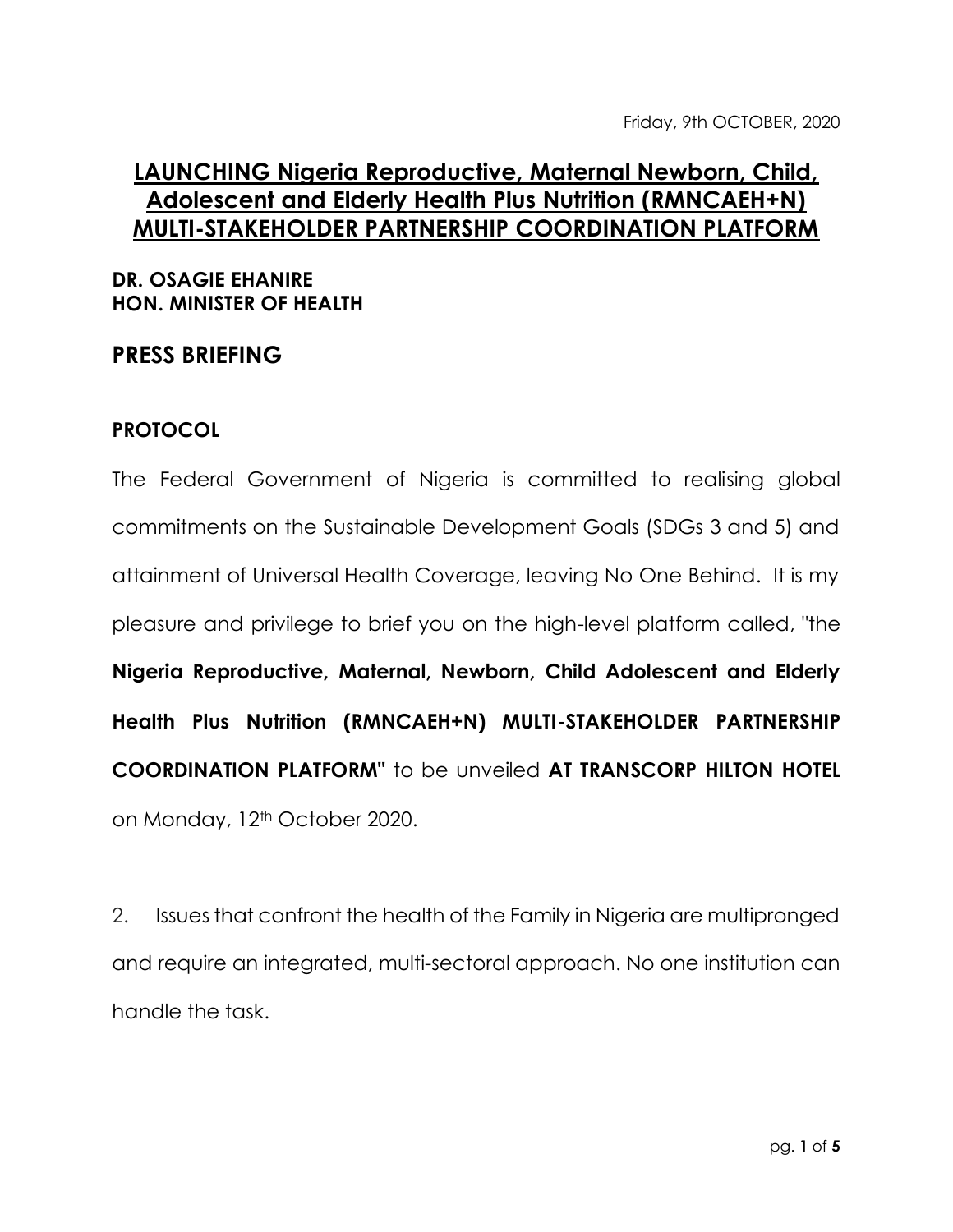3. From experience, we recognize that partnership for cooperation and collaboration is key, and that coordination of efforts can be a challenge; but the past partnerships for IMNCH at lower levels has now evolved to this high-level platform we are launching today we have learned from the past are now well equipped & emboldened to forge ahead.

4. Since the launch of the Maternal Newborn and Child Health (MNCH) strategy in 2007, the National MNCH Partnership (PMNCH) has been coordinated by the Core Technical Committee (CTC), leading to establishment of the technical working groups for each programmatic area in the Reproductive, Maternal, Newborn, Child, Adolescent and Elderly Health Plus Nutrition (RMNCAEH +N) spectrum.

5. I am pleased to say that all the technical working groups have been established and are functioning smoothly. However, gaps exist in achieving overall coordination of RMNCAEH+N in Nigeria. The emergence of new issues around gender, public health emergencies and, most recently, covid-19 pandemic, with attendant limitations in providing access to equitable quality RMNCAEH+N services, has become an area of concerns for global health and security.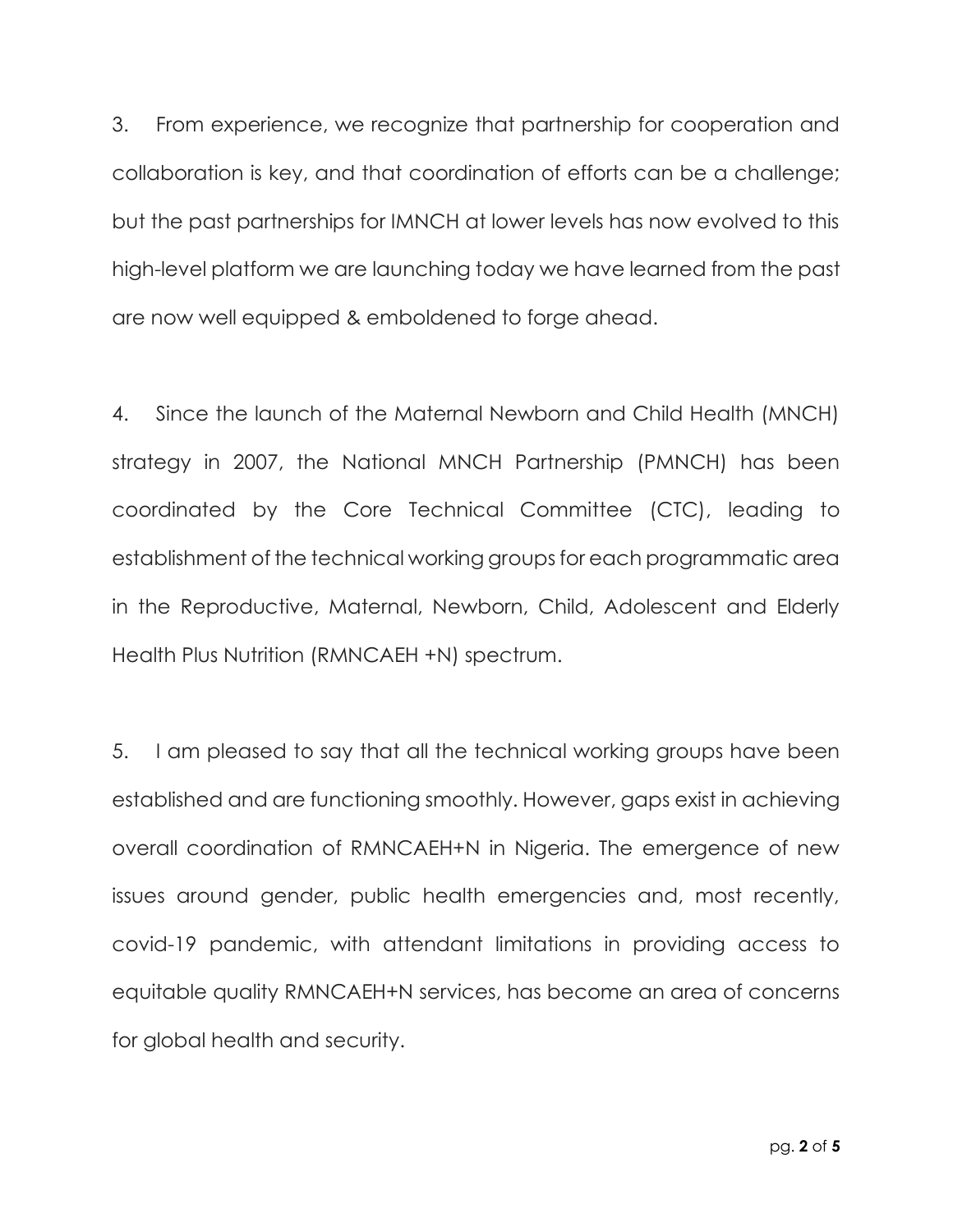6. There is no doubt that the Covid19 pandemic had its toll on routine health care delivery around the world and at the initial phase, severely impacted RMNCAH+N services in Nigeria. However, lessons learnt from the Covid19 pandemic are being utilized to strengthen our health system and reposition it for more resilience, to improve health and wellbeing of the vulnerable across population life cycle of children, adolescents, women and the elderly.

7. Investment in the health and wellbeing of Women, children, adolescent and the elderly is a worthwhile and will support overall socioeconomic development of our dear country, since the health indices of a country relate with the health of women & children. Our health indices are unacceptably poor, with a Maternal mortality ratio of 512 per 1000 live births, Under-five mortality rate of 132 per 1000 live births and neonatal mortality rate of 39 per 1000 livebirths.

8. We have made modest progress towards improvement of child survival and safe-motherhood, through provision of ready-to-use therapeutic food and sustaining FP2020 commitments to ensure availability of family planning services to women of reproductive age amongst other things. In addition, operationalization of the National Health Act and the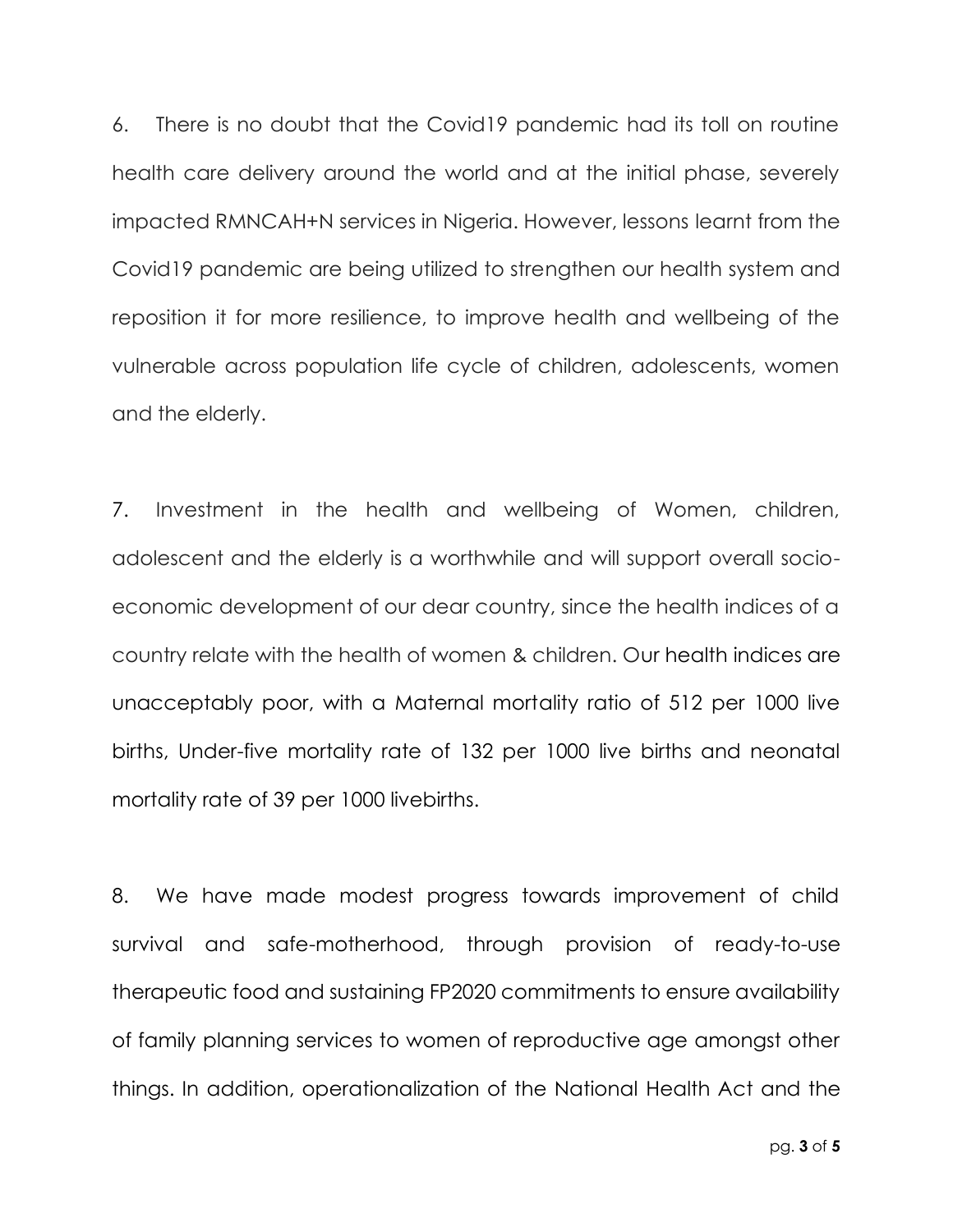Basic Health Care Provision Fund will greatly improve access to quality health care for the vulnerable, particularly at the PHC level.

9. In realization of our vision to achieve UHC, while leaving no one behind, the Federal Ministry of Health is repositioning its approach to partnership to maximize impact for better outcomes.

10. Ladies and gentlemen, members of the Press, we have resolved to establish a Nigeria Reproductive, Maternal, Newborn, Child, Adolescent and Elderly Health Plus Nutrition (RMNCAEH+N) Multi-Stakeholder Partnership Coordination Platform, to be launched on Monday 12<sup>th</sup> of October, 2020.

11. The vision for this multi-stakeholder coordination platform is to harness the relative strengths of the diverse stakeholders and create opportunities to leverage resources to maximize outcomes for attainment of our shared vision for Nigerians, particularly the vulnerable population.

12. The motto, *partnering for wellbeing of women, children, adolescents, and the elderly*, encapsulates the core values that drive Universal Health Coverage, with the aim of leaving no one behind.